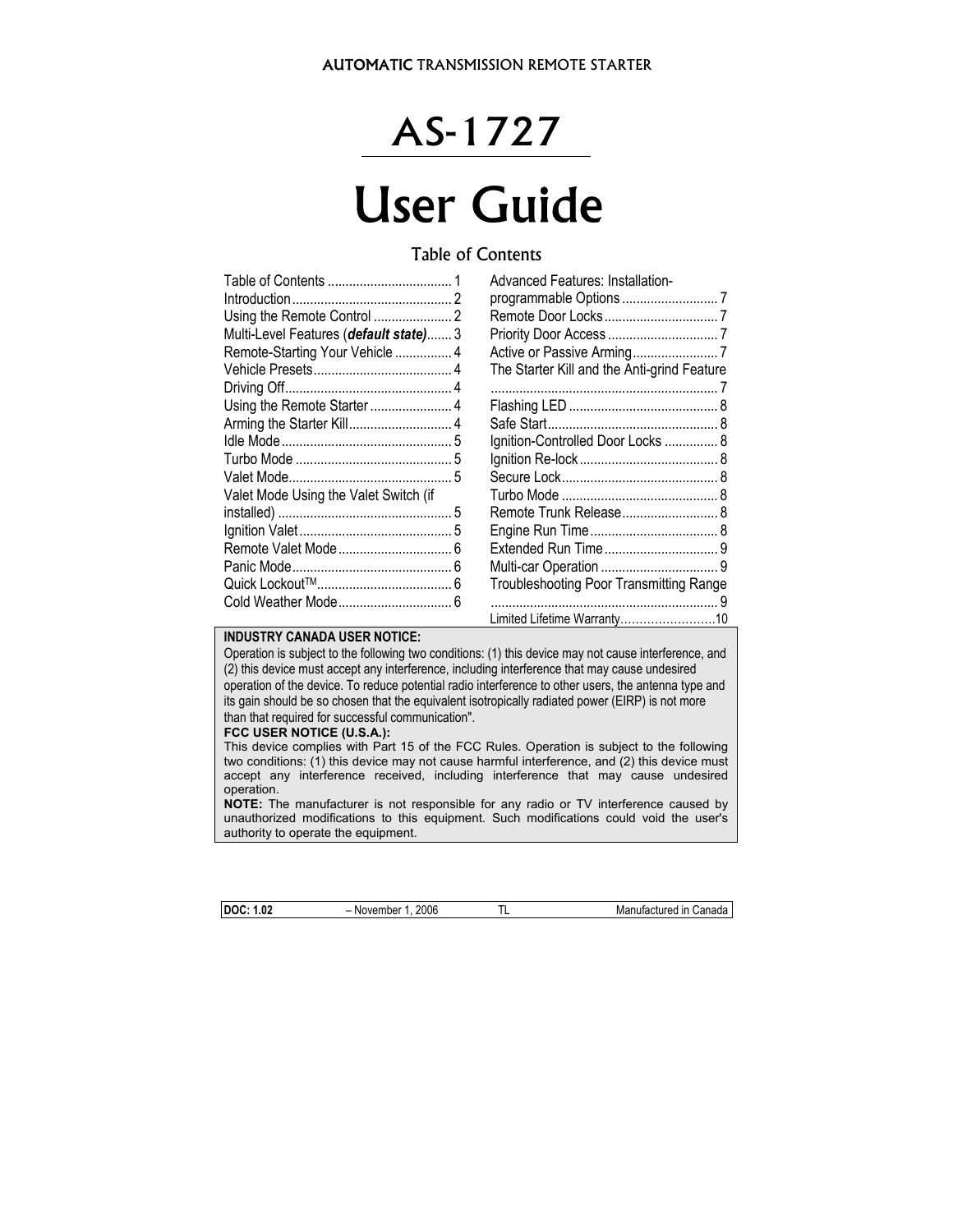## Introduction

This is a state-of-the-art remote starter system. The system is packed with advanced features such as priority access to the driver's door (commodity features) and the safe start children safety feature. With many an advanced function, this product will satisfy any one your expectations from high-end commodity and security systems, without neglecting any standard feature commonly offered by entry-level starters.

## Using the Remote Control

Your remote starter is equipped with a multi-channel remote control. It can operate two independent vehicles equipped with an identical remote starter unit. (See **Multi-car operation**  section on page 9). The functions of the transmitter are as follows:



- Pressing and holding the **LOCK** button for more than 3 seconds will lock all doors and will send a constant pulse as long as the **LOCK** button is held down (maximum of 15 seconds). This constant pulse can be configured to activate certain functionalities such as rolling up the windows – **Please refer to your installer to see if your vehicle is compatible with this option.**
- Pressing and holding the **UNLOCK** button for more than 3 seconds will unlock all doors and will send a constant pulse as long as the **UNLOCK** button is held down (maximum of 15 seconds). This constant pulse can be configured to activate certain functionalities such as rolling down the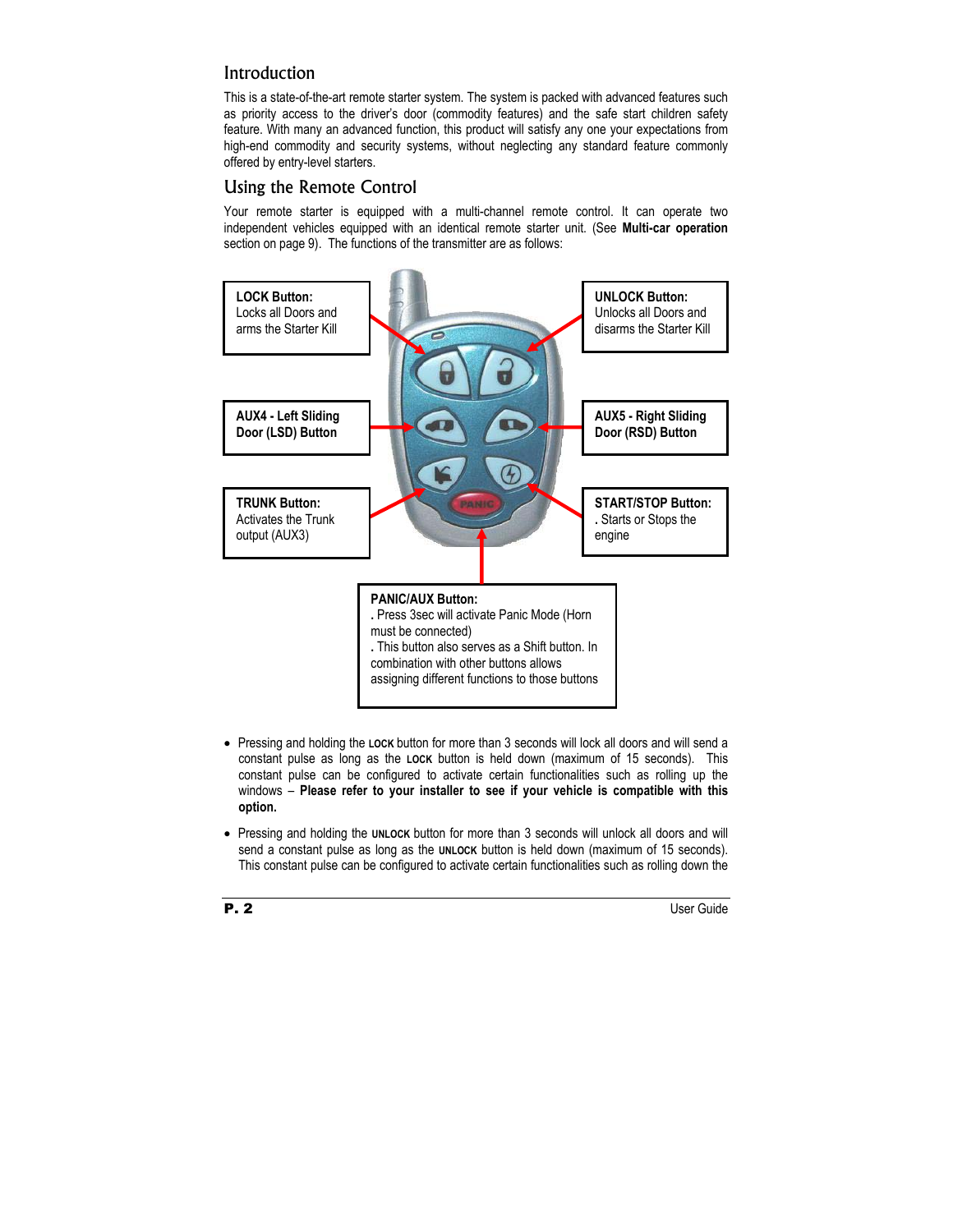windows – **Please refer to your installer to see if your vehicle is compatible with this option.**

## Multi-Level Features (*default state)*

| Basic Features (press the PANIC/AUX button 1X)                                                                                                       |                                 |                                                                                                       |  |  |  |
|------------------------------------------------------------------------------------------------------------------------------------------------------|---------------------------------|-------------------------------------------------------------------------------------------------------|--|--|--|
|                                                                                                                                                      |                                 |                                                                                                       |  |  |  |
| Multi-Car Operation (press the PANIC/AUX button 2X)                                                                                                  |                                 |                                                                                                       |  |  |  |
| PANIC/AUX > PANIC/AUX > LOCK:                                                                                                                        |                                 |                                                                                                       |  |  |  |
| $PANIC/AUX \geq PANIC/AUX \geq UNLOCK$ :                                                                                                             |                                 |                                                                                                       |  |  |  |
|                                                                                                                                                      |                                 |                                                                                                       |  |  |  |
| $PANIC/AUX \geq PANIC/AUX \geq TRUNK$                                                                                                                |                                 |                                                                                                       |  |  |  |
| <b>Customized Features</b> (press the PANIC/AUX button 3X)                                                                                           |                                 |                                                                                                       |  |  |  |
| (May not be applicable for certain vehicles)<br>Your installer can add customized features such as turning on the radio, opening sliding doors, etc. |                                 |                                                                                                       |  |  |  |
| PANIC/AUX > PANIC/AUX > PANIC/AUX<br>PANIC/AUX > PANIC/AUX > PANIC/AUX                                                                               | > LOCK:                         | customized feature 1<br>customized feature 2                                                          |  |  |  |
| PANIC/AUX > PANIC/AUX > PANIC/AUX<br>$PANIC/AUX$ > $PANIC/AUX$ > $PANIC/AUX$                                                                         |                                 | customized feature 3<br>customized feature 4                                                          |  |  |  |
| By default, the multi-level features are programmed as follows:                                                                                      |                                 |                                                                                                       |  |  |  |
| • Level 1 (Basic Features)                                                                                                                           |                                 |                                                                                                       |  |  |  |
| • Level 2 (Multi car operation)                                                                                                                      |                                 |                                                                                                       |  |  |  |
|                                                                                                                                                      | • Level 3 (Customized Features) |                                                                                                       |  |  |  |
| To access a feature that is programmed as level 1, press the PANIC/AUX<br>by the desired function.                                                   |                                 | button once followed                                                                                  |  |  |  |
| • To access a feature that is programmed as level 2, press the PANIC/AUX                                                                             |                                 | button twice followed                                                                                 |  |  |  |
| by the desired function.                                                                                                                             |                                 |                                                                                                       |  |  |  |
| To access a feature that is programmed as level 3, press the PANIC/AUX<br>followed by the desired function.                                          |                                 | button three times                                                                                    |  |  |  |
|                                                                                                                                                      |                                 | Your installer can customize the system as to personalize these multi-level features in an order that |  |  |  |
| best suits you.                                                                                                                                      |                                 |                                                                                                       |  |  |  |
| Your options are:                                                                                                                                    |                                 |                                                                                                       |  |  |  |
|                                                                                                                                                      | Option 1:                       |                                                                                                       |  |  |  |
| Level 1 (requires pressing the PANIC/AUX                                                                                                             | button 1X)<br>→                 | Multi car operation                                                                                   |  |  |  |
| Level 2 (requires pressing the PANIC/AUX                                                                                                             | $\rightarrow$<br>button 2X)     | <b>Basic features</b>                                                                                 |  |  |  |
| Level 3 (requires pressing the PANIC/AUX                                                                                                             | $\rightarrow$<br>button 3X)     | Customized features                                                                                   |  |  |  |
|                                                                                                                                                      | Option 2:                       |                                                                                                       |  |  |  |
| Level 1 (requires pressing the PANIC/AUX                                                                                                             | button 1X)<br>→                 | <b>Basic features</b>                                                                                 |  |  |  |
| Level 2 (requires pressing the PANIC/AUX                                                                                                             | →<br>button 2X)                 | Multi car operation                                                                                   |  |  |  |
| Level 3 (requires pressing the PANIC/AUX                                                                                                             | $\rightarrow$<br>button 3X)     | Customized features                                                                                   |  |  |  |
| Option 3:                                                                                                                                            |                                 |                                                                                                       |  |  |  |
| Level 1 (requires pressing the PANIC/AUX                                                                                                             | button 1X)<br>→                 | Customized features                                                                                   |  |  |  |
| Level 2 (requires pressing the PANIC/AUX                                                                                                             | $\rightarrow$<br>button 2X)     | Multi car operation                                                                                   |  |  |  |
| Level 3 (requires pressing the PANIC/AUX                                                                                                             | $\rightarrow$<br>button 3X)     | <b>Basic features</b>                                                                                 |  |  |  |
| Option 4:                                                                                                                                            |                                 |                                                                                                       |  |  |  |
| Level 1 (requires pressing the PANIC/AUX                                                                                                             | button 1X)<br>→                 | <b>Basic features</b>                                                                                 |  |  |  |
| Level 2 (requires pressing the PANIC/AUX                                                                                                             | →<br>button 2X)                 | <b>Customized features</b>                                                                            |  |  |  |
| Level 3 (requires pressing the PANIC/AUX                                                                                                             | $\rightarrow$<br>button 3X)     | Multi car operation                                                                                   |  |  |  |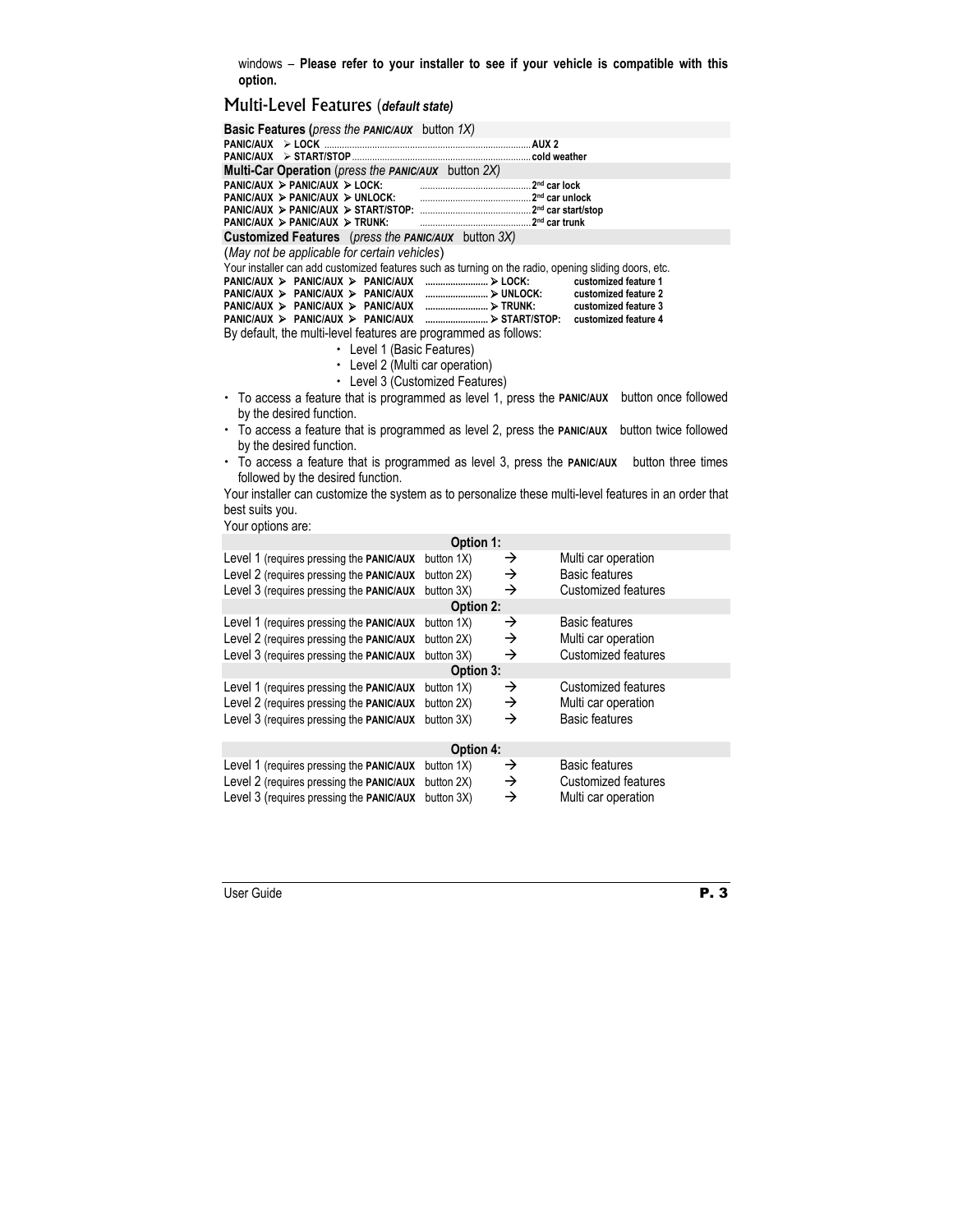**Example:** If the multi-level features were set to option 3, the setup would be as follows:

- Level 1  $\rightarrow$  Customized feature
- $\cdot$  Level 2  $\rightarrow$  Multi car operation
- $\cdot$  Level 3  $\rightarrow$  Basic features

The **"Basic features"** are now programmed as level 3 and therefore:

x To access **cold weather mode**, the user needs to press on the **PANIC/AUX** button **three** (3) times followed by the **START/STOP** button.

## Remote-Starting Your Vehicle

Press the **START/STOP** button for approx. 1 second. The parking lights will come on to inform you that the remote starter has received your signal. Approximately 5 seconds later, the engine will start. The parking lights will remain on during the pre-programmed run time of the engine.

If the vehicle does not start at the first attempt, the system will shut down, wait a few seconds and try to start the engine again. There will be 3 start attempts before the system gives up.

#### Vehicle Presets

#### **Heater & Heated Seat**

When leaving the vehicle it is recommended to preset the accessory controls in preparation for the next remote start. Settings for the blower motor (fan), front and rear, as well as heated seats (if equipped) should not be left on **HIGH**. It is recommended to leave the settings on **LOW** or **MEDIUM** instead.

#### **Windshield Wipers & Radio & Headlights**

Certain vehicles require the radio and / or windshield wiper and / or headlight circuits to become energized while running under remote start. When leaving the vehicle you must ensure that the windshield wiper and headlight switches are off. Leaving the headlight switch on on certain types of vehicles could cause them to remain on even after remote starter shut down, resulting in a dead battery.

#### Driving Off

With the vehicle running under remote control, press the **UNLOCK** button to disarm and unlock the doors. Enter the vehicle and do the following:

Turn the ignition key to the **IGNITION ON (RUN)** position. (**Do not turn the key** to the **CRANK** position while the engine is running. This would cause the starter motor to re-engage.)

Press the brake pedal to disengage the remote starter unit.

You are now ready to drive off.

## Using the Remote Starter

#### Arming the Starter Kill

The starter kill (if installed) can be configured by the installer so as to arm automatically (passive mode) or not to arm automatically (active mode). See section **passive or active arming** on p. 7 for more details on passive mode and active mode.

- To **disarm** the starter kill, press the **UNLOCK** button on the transmitter. The parking lights will flash twice. If remote door locks are installed, this will also unlock the doors.
- To **arm** the Starter Kill, press the **LOCK** button on the transmitter. The parking lights will flash once. If remote door locks are installed, this will also lock the doors.
- In **passive mode**, the starter kill will automatically arm if the ignition key is not inserted Into the ignition switch within 1 or 3 minutes after unlocking (the key sense feature must be installed).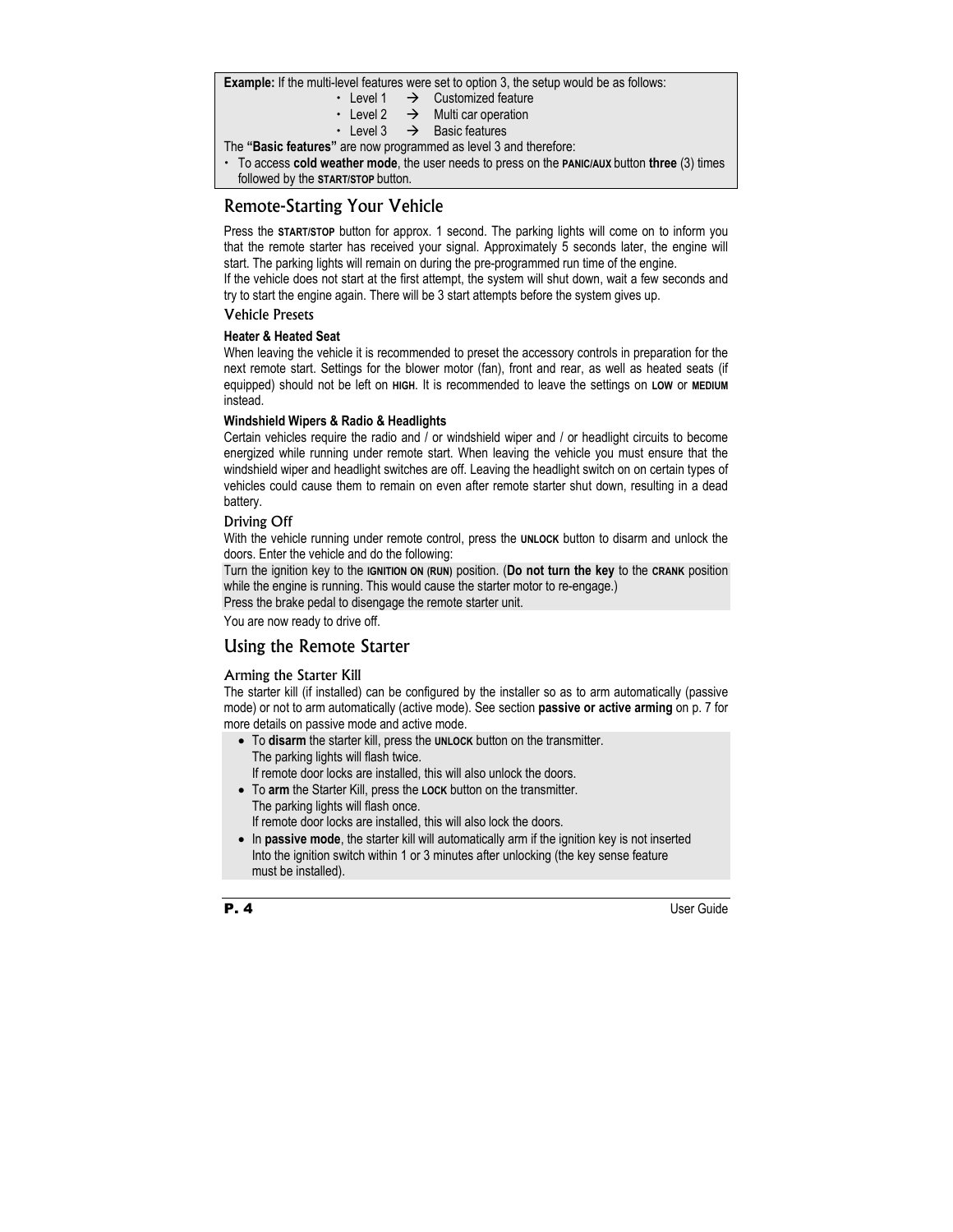#### Idle Mode

**Convenience feature:** Idle mode allows you to keep the engine running and the doors locked while you stop, for example, at a convenience store or for a short delivery.

This feature allows you to let the remote starter take over control of the vehicle (i.e. no key in the ignition switch) while the engine is running. For example, if you stop for a delivery or at a convenience store, lock your vehicle and leave it running for the length of a run cycle while you are away.

#### **To leave the vehicle in idle mode:**

- 1. With the engine running, press the **LOCK** or **UNLOCK** button (to unlock the doors) or the **START/STOP** button on the remote control until the parking lights come on.
- 2. Remove the key and exit the vehicle. The engine will go on running.
- 3. Lock the doors if needed.

The engine will go on running until the user re-enters the vehicle or until the expiration of the engine run time.

**Caution!!!** Do not leave children or pets unattended in a vehicle standing in Idle Mode.

#### Turbo Mode

If turbo mode is configured at installation, it will allow a turbocharger to idle down after the user leaves the vehicle: the unit will take over the vehicle and keep it running for 60 seconds (or until it is shut down by remote control), then shut down the engine.

#### **Proceed as follows to set the system to Turbo Mode:**

- 1. With the engine already running, press the **LOCK** button on the transmitter until the parking lights come **ON**.
- 2. Remove the ignition key from the ignition switch.

#### **The engine will go on running.**

- 3. Exit the vehicle and close the door.
- 4. Press the **TRUNK** button to lock the doors.

#### **The engine will shut down after 60 seconds of Turbo Mode.**

### Valet Mode

#### Valet Mode Using the Valet Switch (if installed)

When your vehicle is in valet mode, the remote starter functionalities are disabled. If the vehicle needs to be serviced, or if you park it indoors, the valet mode will prevent the engine from being remote-started accidentally.

#### **To put the system i n t o valet mode:**

- 1. Turn the ignition key to the **IGNITION ON (RUN)** position.
- 2. Within 3 sec., press the valet button.é
- 3. The parking lights will flash three times to indicate that the vehicle is now in valet mode. Turn the ignition to the OFF position.

#### **The L.E.D. will come ON solid.**

#### **To take the system o u t o f valet mode:**

- 1. Turn the ignition key to the **IGNITION ON (RUN)** position.
- 2. Within 3 sec., press and release the valet button.
- 3. The parking lights will flash twice to indicate that the vehicle is now out of valet mode.

#### **The L.E.D. will go out.**

**Note**: Once valet mode is activated, the remote starter and alarm functions will be disabled.

#### Ignition Valet

This feature will allow you to remotely put your system into valet mode by using the ignition key instead of the valet button as above. Ignition valet can be used without a valet button installed.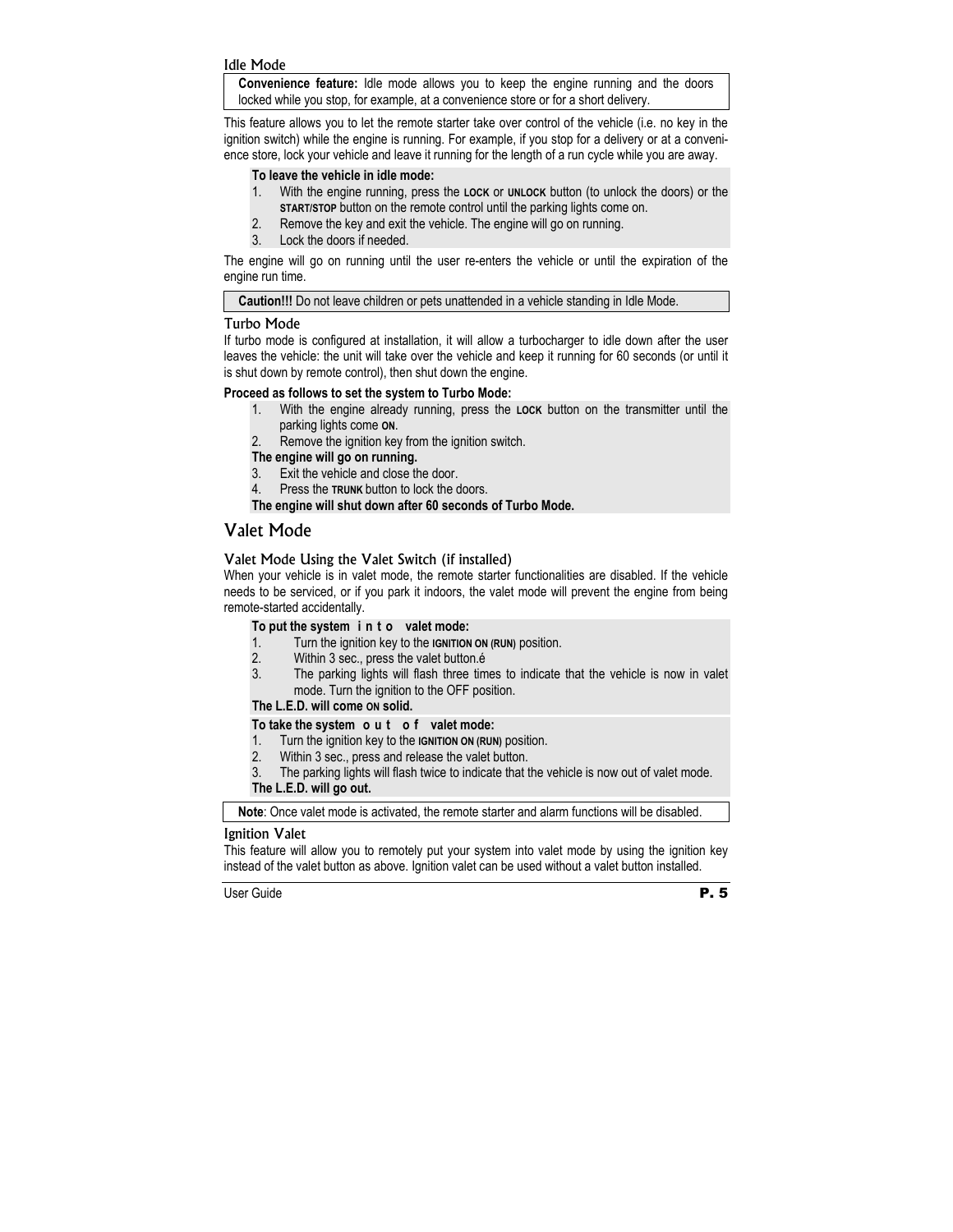#### **To put the system i n t o valet mode:**

Insert the ignition key into the ignition switch. Within 10 sec., turn the key 5 times successively into the **IGNITION ON / RUN** and **OFF** positions.

The parking lights will flash three times to indicate that the vehicle is now in valet mode. The L.E.D. will come **ON** solid.

#### **To take the system o u t o f valet mode:**

Insert the ignition key into the ignition switch. Within 10 sec., turn the key 5 times successively into the **IGNITION ON / RUN** and **OFF** positions.

The parking lights will flash twice to indicate that the vehicle is now out of valet mode. The L.E.D. will go out.

**Note**: With the ignition valet activated, the remote starter and alarm functions will be disabled.

#### Remote Valet Mode

This feature will allow you to remotely put your system into valet mode by using the transmitter instead of the valet button as above.

#### **Getting into valet mode**

- Hold the **UNLOCK** and **START/STOP** buttons simultaneously for 3 second.
- **The parking lights will flash 3 times.**

The LED will remain on solid.

#### **Getting out of valet mode**

- Hold the **UNLOCK** and **START/STOP** buttons simultaneously for 3 second.
- **The parking lights will flash 2 times.**
- The LED will turn off.

#### Panic Mode

**Note:** Panic mode can only be activated if the horn has been adequately configured by your installer.

In an emergency situation, you can activate panic mode by pressing and holding the **PANIC** button for 3 seconds. If the vehicle is under a remote start, you can shutdown the engine, stop the horn by pressing the **LOCK** button:

If the car is not running, you can stop the horn by pressing the **LOCK** or **UNLOCK**.

Furthermore, the panic mode can be stop by activating one of the following three (3) features:

- a) Remote valet (pressing **UNLOCK** and **START/STOP** for 3 seconds)
- b) Ignition valet (turning the key inside the ignition switch from OFF to ON 5 times in a row)
- c) By pressing the valet switch (if included).

Panic Mode will automatically shut down after 30 sec.

#### Quick Lockout™

(Also called **secure panic**.) For fast protection in emergency situations, the system will **LOCK** all doors when you **press the brake pedal while you hear the sound signal**. (**Quick lockout** is only available when **panic mode** has been set off.)

#### Cold Weather Mode

When cold weather mode is active, the engine starts every 2 hours and runs for 4 minutes (or for 9 or 20 minutes with diesel engines). Cold weather mode automatically ends after 24 hours.

#### **To enter Cold Weather Mode:**

- Press the **PANIC** button and then the **START/STOP for 3 seconds**.
- The parking lights will flash three (3) times.

#### **To exit Cold Weather Mode, do any one of the following actions:**

- Open the hood.
- Start the engine by remote.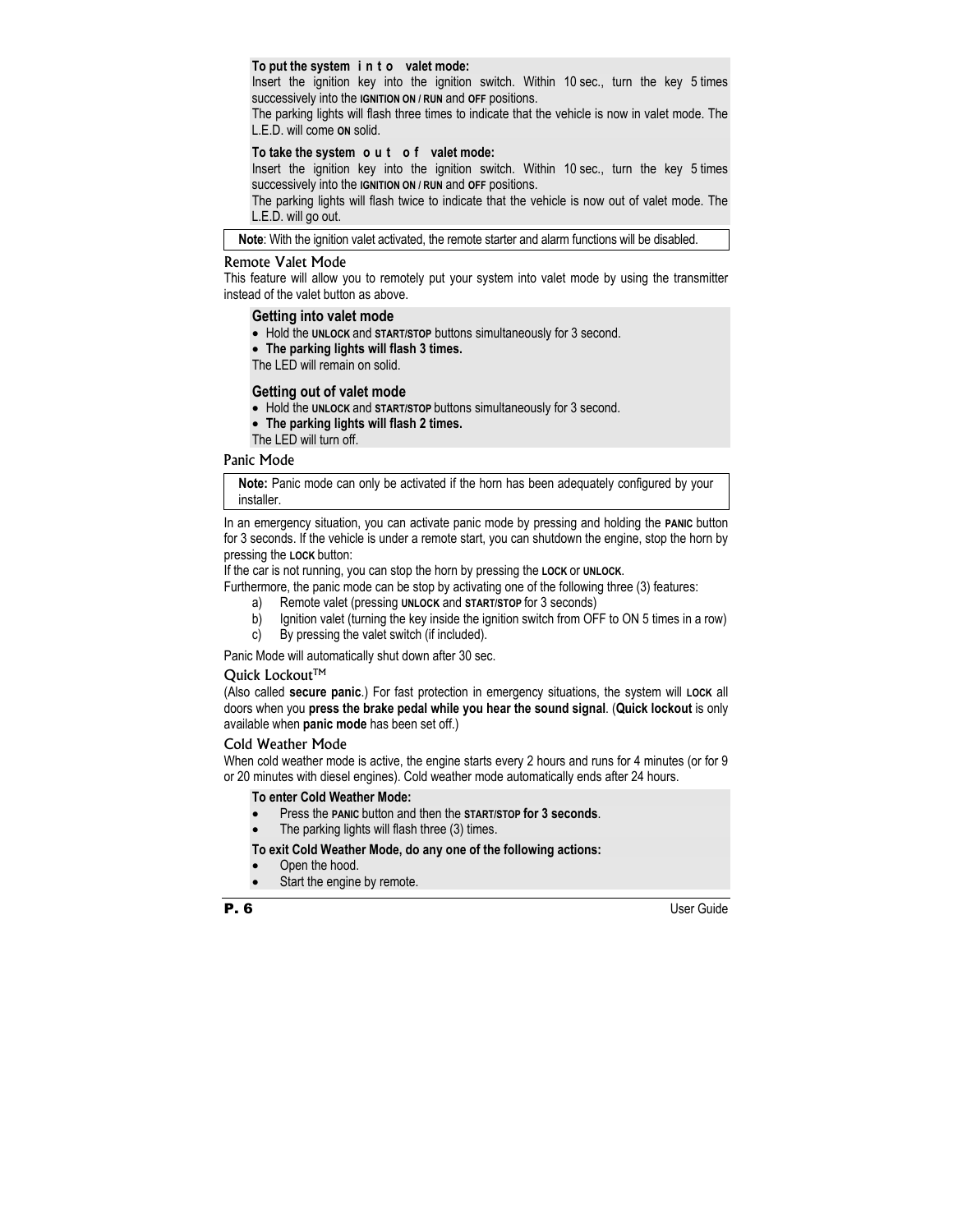- Turn the ignition key to the **IGNITION ON (RUN)** position.
- Press the **PANIC/AUX** button and then the **START/STOP** button for three seconds (the parking lights will flash once).

#### **To verify whether the system is in cold weather mode:**

Press and release the brake pedal:

If the vehicle is in cold weather mode, the parking lights will stay on while the pedal is pressed.

## Advanced Features: Installation-programmable Options

The remote starter was designed with flexibility and OEM integration in mind. With its programmable options, this unit can single-handedly control nearly any electrical system in your vehicle.

**Caution:** The programming of your system should be left to a professional. Changing any one of the settings may affect the operation of your remote starter.

#### **The installation-programmable options are as follows:**

Remote Door Locks Priority Door Access Passive or Active Arming Starter Kill / Anti-grind feature Horn Chirp Timing Safe Start Ignition-controlled Door Locks

Ignition Re-lock Secure Lock Turbo Mode Remote Trunk Release Engine Run Time Extended run time Multi-car Operation

#### Remote Door Locks

If your remote starter was installed with the remote door locks option, you will have the convenience of remote keyless entry. See section **Arming and Disarming the Remote Starter**, on page 4, for further instructions on remote door locking and unlocking.

#### Priority Door Access

If the remote door locks option is installed on your vehicle, this safety feature allows you unlock solely the driver's door with a single press of the **UNLOCK** button on the transmitter; upon a second press of the **UNLOCK** button, all the other doors will unlock.

#### Active or Passive Arming

The starter kill can be configured either to passive mode (so as to arm automatically) or active mode (so as to require user intervention for arming). By default, your remote starter is configured to **passive mode**. In passive mode, the starter kill will automatically arm **60 seconds** after the last door is closed. The remote starter will not arm if a door is left open, or if you re-open a door within the 60-second delay.

**Important note:** When the remote starter re-arms automatically, you can disarm the When the remote starter by simply pressing the **UNLOCK** button.

#### The Starter Kill and the Anti-grind Feature

With this added security feature, the system will prevent your vehicle from starting with the ignition key when the starter kill is armed. If your remote starter was installed with the starter kill option, one will not be able to start your vehicle with the key unless the system has been unlocked and disarmed first, or put into valet mode.

**Note:** If the starter kill is installed, your vehicle will benefit from a protection against starter motor damage that could occur after remote-starting the engine should the user, by force of habit, turn the ignition key to the **CRANK** position.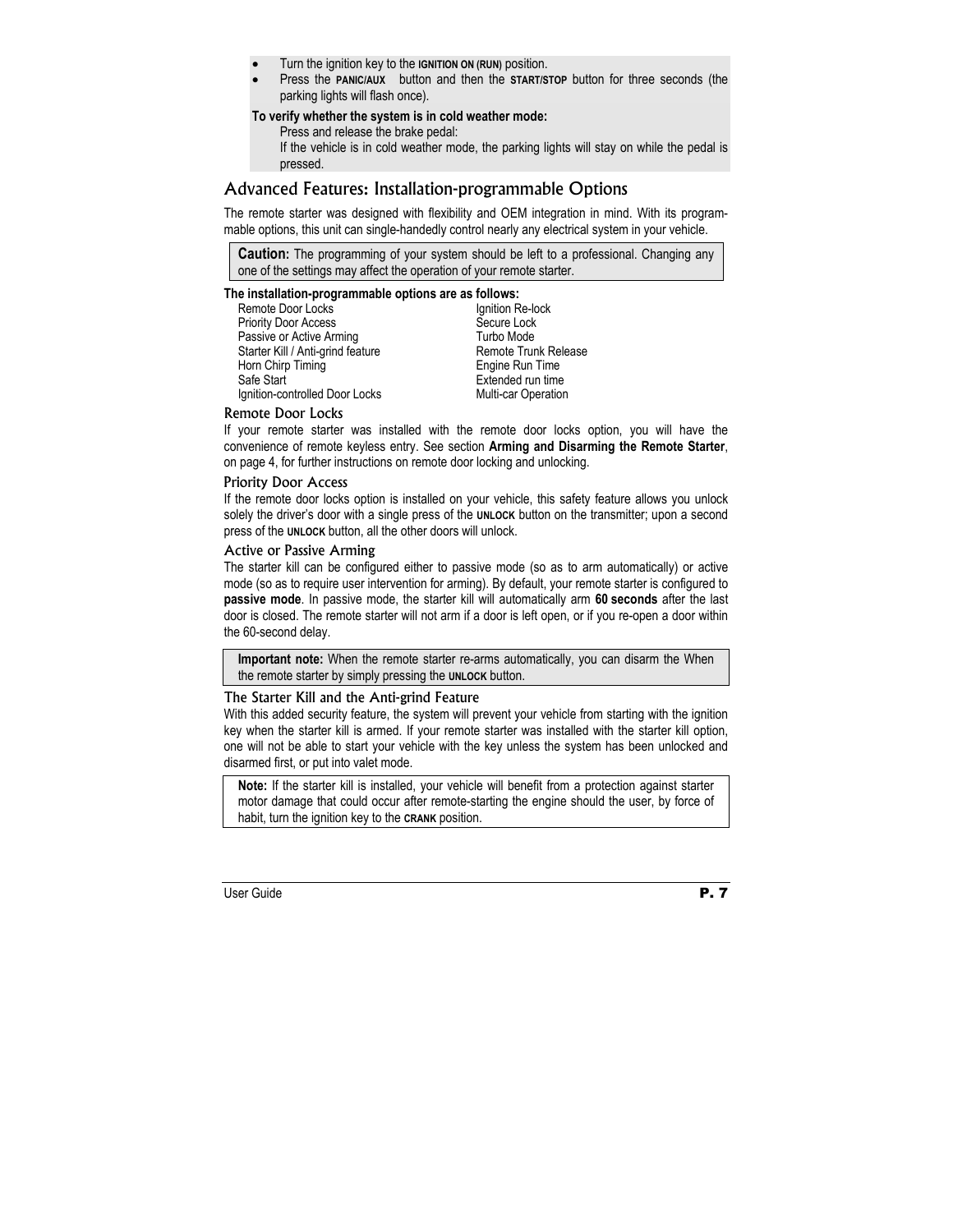#### Flashing LED

The user may decide to turn on or off LED flashing at any moment. To do so, simultaneously press and hold the **LOCK** and **UNLOCK** buttons on the transmitter. Keep holding the buttons until the parking lights flash three (3) times. At that point release the buttons. The LED will toggle to its next state –i.e.: ON/OFF:

There are three programmable options regarding the flashing LED:

- i. The LED flashes once the starter kill is activated (passive or active arming) and will turn itself off once the user turns the key to the **IGNITION ON** position.
- ii. The LED is totally disabled and will not flash –it will turn on solid however when in valet mode.
- iii. The LED will flash once the starter kill is activated but requires pressing the **UNLOCK** button to turn itself off. Failure to press the **UNLOCK** button will make the LED flash even if the key is in the **IGNITION ON** position.

#### Safe Start

If this feature is enabled, the user must press the **START/STOP** button 2 times within 3 seconds to remote-start the vehicle. This will eliminate accidental remote starts, e.g. when children are playing with the transmitter.

If **swap start mode** is selected, to remote-start your vehicle, press the **PANIC/AUX** button and then the **LOCK** button. The **AUX 2** output can be activated by pressing the **START/STOP** button.

#### Ignition-Controlled Door Locks

This is an added security feature. If your remote starter was installed with the ignition-controlled door locks option, the doors will automatically be locked as soon as the ignition key is turned to the **IGNITION ON (RUN)** position while the brakes are pressed. When the key is turned to the **OFF** position, the doors will automatically be unlocked.

#### Ignition Re-lock

On remote starters of this series, when ignition-controlled door locks are enabled and the ignition key is in the **IGNITION ON (RUN)** position, should any door be unlocked and opened, all doors will be relocked next time the brake pedal is pressed.

#### Secure Lock

Before it can remote-start your vehicle, the remote starter must first disarm the factory security system. The secure lock feature may be required on certain vehicle models with factory security systems that automatically unlock the doors when the security system is disarmed.

To keep your vehicle protected when the factory security system is disarmed for a remote start, secure lock will relock your doors as soon as the vehicle has started. Once the engine run cycle ends, secure lock will rearm your factory security system.

#### Turbo Mode

When left in turbo mode, the remote starter will keep the engine running for 60 seconds before shutting it down. This is to allow a turbocharger to idle down after the user leaves the vehicle. See **Turbo Mode** section on page 5.

#### Remote Trunk Release

If your system was installed with the remote trunk release option, you can open your trunk by pressing the **TRUNK** button.

#### Engine Run Time

If you have a gas engine, your remote starter can be programmed to run the engine for 4, 15, or 25 minutes (15 minutes by default). If you have a diesel engine, the remote starter can be programmed to run the engine for 9, 20, or 30 minutes (20 minutes default).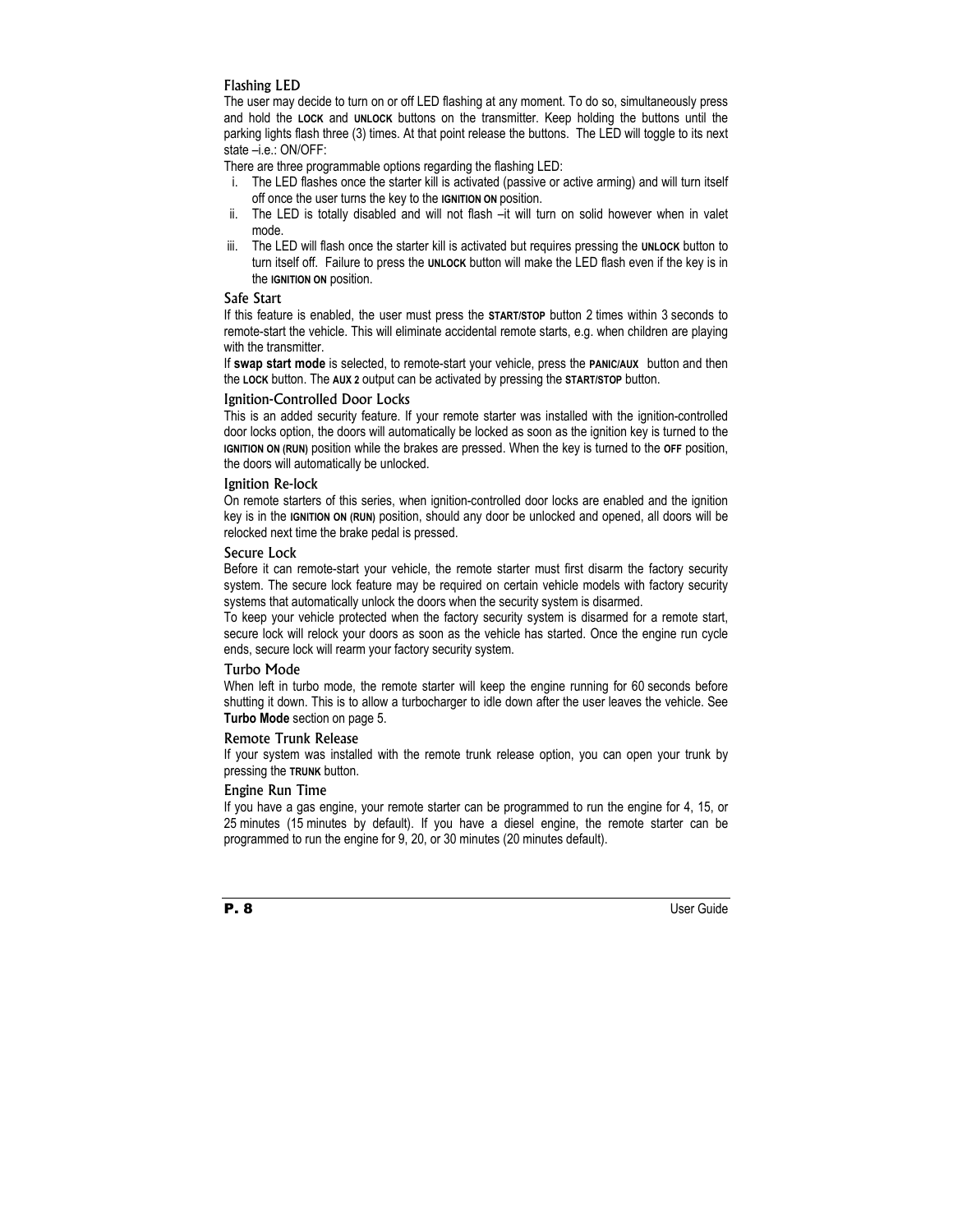#### Extended Run Time

While the vehicle is running under a remote start, **pressing and holding the START/STOP button for more than 3 seconds** will reset the run time counter to zero and restart the run time cycle from the beginning. The parking lights will flash three times and the horn (if configured) will honk once. **The extended run time procedure can only be carried out once per remote start.** 

To stop the vehicle, at any moment, simply press the **START/STOP** button.

**Example:** If your remote car starter is programmed for a run time of 4 minutes and your vehicle has been running for 3 minutes already, pressing the **START/STOP** button will reset the counter to zero and allow the engine to run for another cycle (in this case, 4 minutes).

#### Multi-car Operation

This option allows the owner of two vehicles, both equipped with the same remote starter model, to control both systems with a single remote control. To control the second vehicle:

**Note:** Your remote control must be configured for second car operation by the installer.

Or

|  | $Press PANICIAUX$ PANIC/AUX $\triangleright$ + START/STOP: START START |  |
|--|------------------------------------------------------------------------|--|
|  |                                                                        |  |
|  |                                                                        |  |

## Troubleshooting Poor Transmitting Range

Many factors may affect the operating range of the transmitter. Some of these are: The condition of the battery in the transmitter.

The operating environment (for example: downtown radio-frequency noise, airports, cellular phone towers…)

Metal: any type of metal will affect operating range. This includes the metal in the car.

The shape of the vehicle can affect range as well; vans in general have an especially poor range.

The shape of the roof and A-pillars brings about considerable radio-frequency deflection (in this case the signal from the remote control). As a result, the direction in which the vehicle is facing in relation to the remote control can affect the range. Straight on – standing in front of the vehicle – generally gives you the greatest range; the second best performance is from the back. Using the remote control from either side of the vehicle will usually give the lowest range.

The range will be significantly lower in a crowded parking lot than in open space.

Always hold the transmitter high, approximately at shoulder height. Holding the transmitter against your chin will also increase your range: your head acts as an antenna.

The operating range will be somewhat lower on vehicles equipped with an aftermarket or factory alarm.